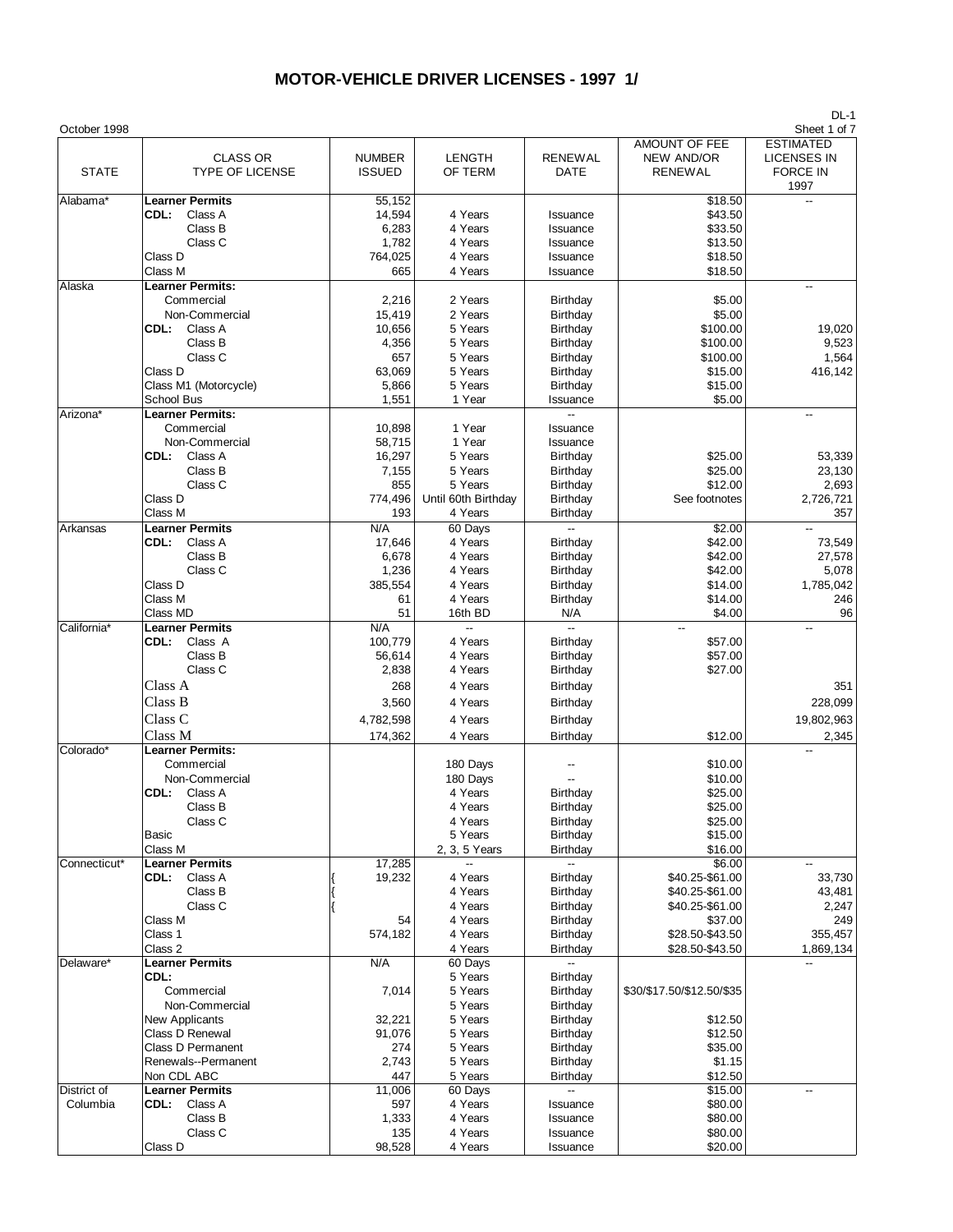| October 1998 |                                                                                                                                                                                              |                                                                                                                  |                                                                                                                                                 |                                                                                                                                                                                          |                                                                                                                                                 | Sheet 2 of 7                                                                                            |
|--------------|----------------------------------------------------------------------------------------------------------------------------------------------------------------------------------------------|------------------------------------------------------------------------------------------------------------------|-------------------------------------------------------------------------------------------------------------------------------------------------|------------------------------------------------------------------------------------------------------------------------------------------------------------------------------------------|-------------------------------------------------------------------------------------------------------------------------------------------------|---------------------------------------------------------------------------------------------------------|
| <b>STATE</b> | <b>CLASS OR</b><br><b>TYPE OF LICENSE</b>                                                                                                                                                    | <b>NUMBER</b><br><b>ISSUED</b>                                                                                   | <b>LENGTH</b><br>OF TERM                                                                                                                        | <b>RENEWAL</b><br>DATE                                                                                                                                                                   | <b>AMOUNT OF FEE</b><br><b>NEW AND/OR</b><br><b>RENEWAL</b>                                                                                     | <b>ESTIMATED</b><br><b>LICENSES IN</b><br><b>FORCE IN</b><br>1997                                       |
| Florida*     | <b>Learner Permits</b><br>CDL:<br>Class A<br>Class B<br>Class C<br>Class D<br>Class E<br>Chauffeur<br>Operator                                                                               | N/A<br>30,294<br>23,015<br>3,190<br>174,645<br>1,819,485<br>$\overline{\phantom{a}}$<br>$\overline{\phantom{a}}$ | 6 Years<br>4 & 6 Years<br>4 & 6 Years<br>4 & 6 Years<br>4 & 6 Years<br>4 & 6 Years                                                              | <b>Birth Month</b><br><b>Birth Month</b><br><b>Birth Month</b><br><b>Birth Month</b><br><b>Birth Month</b><br>--<br>--                                                                   | \$20.00<br>\$15/\$20/\$50<br>\$15/\$20/\$50<br>\$15/\$20/\$50<br>\$20.00<br>\$15/\$20                                                           | $\overline{\phantom{a}}$<br>241,683<br>164,556<br>35,415<br>899,401<br>8,701,892<br>11,479<br>1,562,992 |
| Georgia*     | <b>Learner Permits:</b><br>Commercial<br>Non-Commercial<br>CDL:<br>Class A<br>Class B<br>Class C<br>Class A<br>Class B<br>Class C<br>Class M                                                 |                                                                                                                  | 6 Months<br>1 Year<br>4 Years<br>4 Years<br>4 Years<br>4 Years<br>4 Years<br>4 Years<br>4 Years                                                 | $\overline{\phantom{a}}$<br>Birthday<br>Birthday<br>Birthday<br>Birthday<br>Birthday<br>Birthday<br>Birthday<br>Birthday                                                                 | \$1.50, 8.50, \$10.00<br>8.50, \$10.00<br>\$15.00<br>\$15.00<br>\$15.00<br>\$8.50/\$15.00<br>\$8.50/\$15.00<br>\$4.50/\$15.00<br>\$4.50/\$15.00 |                                                                                                         |
| Hawaii       | <b>Learner Permits</b><br>CDL:<br>Class A<br>Class B<br>Class C<br>Operator<br>Motorcycle                                                                                                    | 63,794<br>267,434                                                                                                | 90 Days<br>2-4 Years<br>2-4 Years<br>2-4 Years<br>1, 2 & 4 Years<br>2 & 4 Years                                                                 | u.<br>Birthday<br>Birthday<br>Birthday<br>Birthday<br>Birthday                                                                                                                           | \$3.00/\$4.00/\$5.00<br>Varies<br>Varies<br>Varies<br>Varies<br>Varies                                                                          |                                                                                                         |
| Idaho        | <b>Learner Permits</b><br>Class A<br>CDL:<br>Class B<br>Class C<br>Class D                                                                                                                   | 9,069<br>10,361<br>4,256<br>434<br>216,406                                                                       | 120 Days<br>4 Years<br>4 Years<br>4 Years<br>4 Years                                                                                            | $\overline{\phantom{a}}$<br>Birthday<br>Birthday<br>Birthday<br>Birthday                                                                                                                 | \$11.50/\$15.50<br>\$24.50<br>\$24.50<br>\$24.50<br>\$20.50                                                                                     | 35,713<br>18,654<br>1,836<br>795,884                                                                    |
| Illinois*    | <b>Learner Permits</b><br>CDL:<br>Class A<br>Class B<br>Class C<br>Class D<br>Class L                                                                                                        | 174,523                                                                                                          | Ξ.<br>4 Years<br>4 Years<br>4 Years<br>4 Years<br>4 Years                                                                                       | Ξ.<br>Birthday<br>Birthday<br>Birthday<br>Birthday<br>Birthday                                                                                                                           | \$20.00<br>\$10.00 & \$5.00<br>\$10.00 & \$5.00<br>\$10.00 & \$5.00<br>\$10.00 & \$5.00<br>$$10.00 & $5.00$ {                                   |                                                                                                         |
| Indiana*     | Class M<br><b>Learner Permits:</b><br>Commercial<br>Non-Commercial<br>Class A<br>CDL:<br>Class B<br>Class C<br>Class A<br>Chauffeur<br>PP Chauffeur<br>Operator (Aged Persons)<br>Motorcycle | 2,432,273<br>18,990<br>133,073<br>978,030<br>978,030<br>12,395<br>3,501<br>56,140<br>16                          | 4 Years<br>$\overline{\phantom{a}}$<br>1 Year<br>1 Year<br>4 Years<br>2 Years<br>4 Years<br>4 Years<br>4 Years<br>2 Years<br>3 Years<br>4 Years | Birthday<br><b>Birth Month</b><br><b>Birth Month</b><br><b>Birth Month</b><br><b>Birth Month</b><br><b>Birth Month</b><br><b>Birth Month</b><br><b>Birth Month</b><br><b>Birth Month</b> | \$10.00 & \$5.00<br>\$2.00<br>\$10.00<br>$$6.00$ {<br>$$6.00$ {<br>$$6.00$ {<br>\$6.00<br>\$8.00<br>\$4.00<br>\$3.00<br>\$6.00                  | 7,691,750<br>204,454<br>3,700,000<br>38,663<br>7,424                                                    |
| lowa         | <b>Learner Permits:</b><br>Commercial<br>Non-Commercial<br>CDL:<br>Class A<br>Class B<br>Class C<br>Class C<br>Class D--Chauffeur<br>Class M<br>Operator<br>Chauffeur                        | --<br>4,624<br>47,784<br>13,554<br>8,726<br>1,017<br>507,156<br>17,481<br>2                                      | 6 Months<br>2 Years<br>2 & 4 Years<br>2 & 4 Years<br>2 & 4 Years<br>2 & 4 Years<br>2 & 4 Years<br>2 & 4 Years                                   | --<br>--<br>$-$<br>Birthday<br>Birthday<br>Birthday<br>Birthday<br>Birthday<br>Birthday<br>--<br>--                                                                                      | --<br>\$12.00<br>\$6.00<br>\$16.00/\$32.00<br>\$16.00/\$32.00<br>\$16.00/\$32.00<br>\$8.00/\$16.00<br>\$16.00/\$32.00<br>\$10.00/\$20.00        | --<br>82,640<br>44,911<br>4,709<br>1,741,661<br>73,715<br>4,888<br>411                                  |
| Kansas*      | <b>Learner Permits</b><br>CDL:<br>Class A<br>Class B<br>Class C<br>Class M (Inc. AM, BM, CM)<br>Class A<br>Class B<br>Class C<br>Class M (Inc. AM, BM, CM)                                   | 33,987<br>13,784<br>6,580<br>871<br>11,766<br>9,071<br>3,042<br>490,201<br>52,005                                | 3-6 Months<br>48-59 Months<br>48-59 Months<br>48-59 Months<br>48-59 Months<br>48-59 Months<br>48-59 Months<br>48-59 Months<br>48-59 Months      | $\overline{\phantom{a}}$<br>Birthday<br>Birthday<br>Birthday<br>Birthday<br>Birthday<br>Birthday<br>Birthday<br>Birthday                                                                 | $$2.00/\$5.00$<br>\$14.00<br>\$14.00<br>\$14.00<br>\$14.00<br>\$18.00/\$12.00<br>\$18.00/\$12.00<br>\$18.00/\$12.00<br>\$6.50/\$5.00            | 43,483<br>20,759<br>3,054<br>37,119<br>28,615<br>9,596<br>1,546,099<br>164,068                          |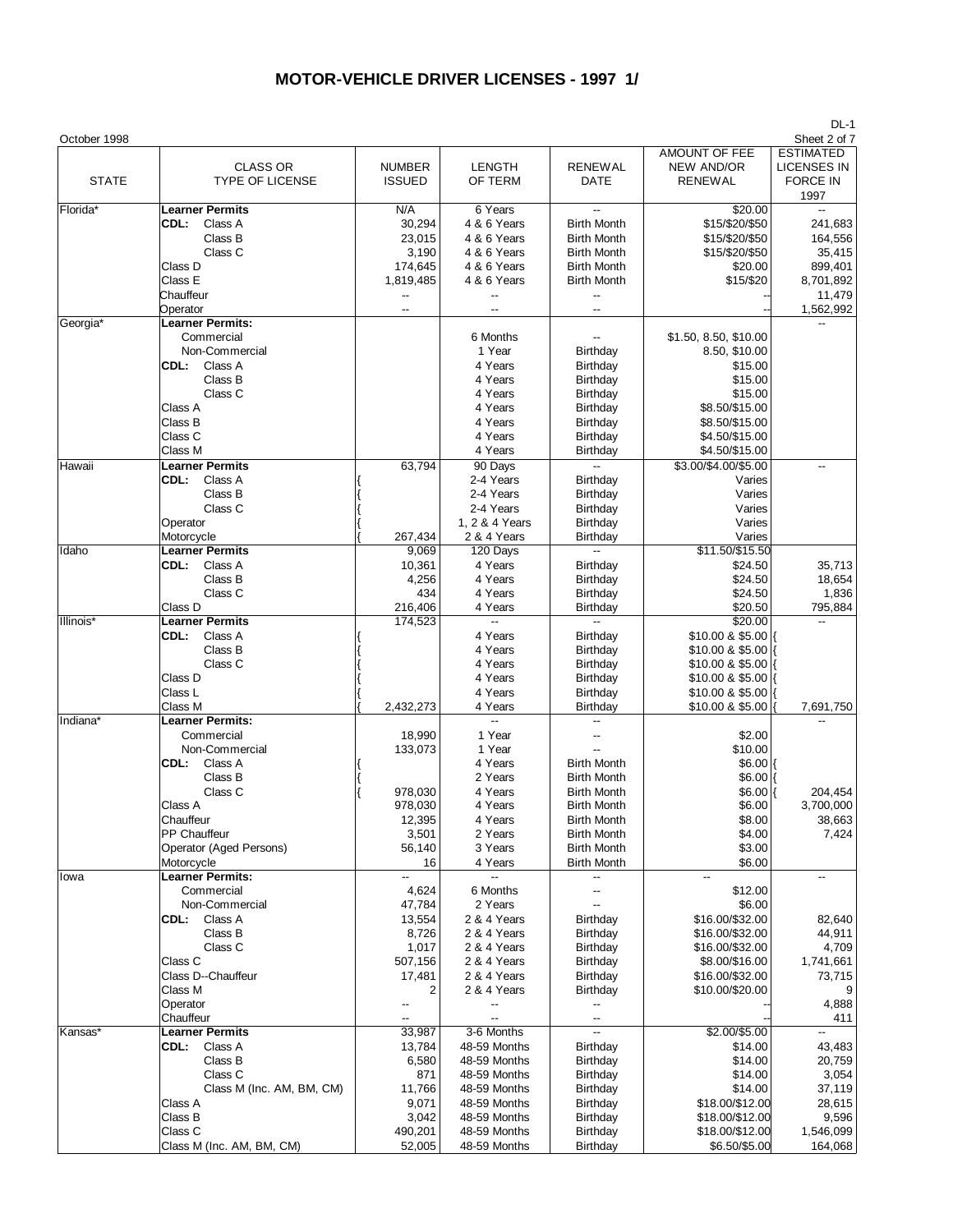| October 1998    |                                           |                   |                          |                                    |                               | Sheet 3 of 7         |
|-----------------|-------------------------------------------|-------------------|--------------------------|------------------------------------|-------------------------------|----------------------|
|                 |                                           |                   |                          |                                    | AMOUNT OF FEE                 | <b>ESTIMATED</b>     |
|                 | <b>CLASS OR</b>                           | <b>NUMBER</b>     | <b>LENGTH</b>            | <b>RENEWAL</b>                     | <b>NEW AND/OR</b>             | <b>LICENSES IN</b>   |
| <b>STATE</b>    | <b>TYPE OF LICENSE</b>                    | <b>ISSUED</b>     | OF TERM                  | DATE                               | <b>RENEWAL</b>                | <b>FORCE IN</b>      |
|                 |                                           |                   |                          |                                    |                               | 1997                 |
| Kentucky        | <b>Learner Permits:</b>                   | 138,407           |                          | $\overline{a}$                     | \$6/\$11/\$16                 |                      |
|                 | Class A<br>CDL:                           |                   | 1-48 Months              | <b>Birthday</b>                    | Varies                        |                      |
|                 | Class B                                   |                   | 1-48 Months              | Birthday                           | Varies                        |                      |
|                 | Class C                                   | 63,673<br>685,546 | 1-48 Months<br>1-5 Years | <b>Birthday</b>                    | Varies $ $<br>\$2.00 Per Year | 118,023<br>2,566,545 |
|                 | Operator<br>Motorcycle                    | 20,504            | 1-5 Years                | <b>Birthday</b><br><b>Birthday</b> | Varies                        | 86,826               |
| Louisiana       | <b>Learner Permits</b>                    | 7,195             | 4 Years                  | Birthday                           | \$18.00                       | Ξ.                   |
|                 | CDL: Class A                              |                   | 4 Years                  | Birthday                           | \$13.75 -- \$50.00            |                      |
|                 | Class B                                   |                   | 4 Years                  | Birthday                           | Varies                        |                      |
|                 | Class C                                   |                   | 4 Years                  | <b>Birthday</b>                    | Varies                        |                      |
|                 | Class D                                   | 25,859            | 2 & 4 Years              | <b>Birthday</b>                    | Varies                        |                      |
|                 | Operator                                  | 558,004           | 2 & 4 Years              | Birthday                           | \$3.50/\$12.50                |                      |
|                 | Motorcycle                                | 27,834            | 2 & 4 Years              | <b>Birthday</b>                    | \$4.00/\$8.00                 |                      |
| Maine*          | <b>Learner Permits</b>                    | N/A               | 1 Year                   |                                    | \$10.00/\$35.00               | $\overline{a}$       |
|                 | CDL: Class A                              |                   | 4/6 Years                | Birthday                           | \$40.00                       |                      |
|                 | Class B                                   |                   | 4/6 Years                | <b>Birthday</b>                    | \$40.00                       |                      |
|                 | Class C                                   |                   | 4/6 Years                | Birthday                           | \$40.00                       |                      |
|                 | Class C                                   |                   | 6 Years                  | Birthday                           | \$29.00                       |                      |
| Maryland*       | <b>Learner Permits</b>                    |                   |                          |                                    |                               |                      |
|                 | Commercial<br>Non-Commercial              | 9,168<br>116,791  | 180 Days<br>180 Days     |                                    | \$30.00<br>\$30.00            | --<br>--             |
|                 | CDL: Class A                              | 3,693             | 5 Years                  | Birthday                           | \$6.00 Per Year               | 62,930               |
|                 | Class B                                   | 3,878             | 5 Years                  | <b>Birthday</b>                    | \$6.00 Per Year               | 58,550               |
|                 | Class C                                   | 225               | 5 Years                  | Birthday                           | \$6.00 Per Year               | 6,259                |
|                 | CDL--Renewal                              | 31,118            | 5 Years                  | <b>Birthday</b>                    | \$20.00                       |                      |
|                 | Class A                                   | 103               | 5 Years                  | Birthday                           | \$6.00 Per Year               | 8,986                |
|                 | Class B                                   | 169               | 5 Years                  | Birthday                           | \$6.00 Per Year               | 17,370               |
|                 | Class C                                   | 161,645           | 5 Years                  | <b>Birthday</b>                    | \$6.00 Per Year               | 3,192,524            |
|                 | Class M                                   | 2,522             | 5 Years                  | <b>Birthday</b>                    | \$6.00 Per Year               | 156                  |
|                 | Non-CDL--Renewal                          | 593,486           | 5 Years                  | <b>Birthday</b>                    | \$20.00                       |                      |
|                 | Under 21--Renewal                         | 46                | Ξ.                       | 60 Days After                      | \$5.00                        |                      |
|                 |                                           |                   |                          | 21St Birthday                      |                               |                      |
| Massachusetts * | <b>Learner Permits</b><br>CDL:<br>Class A | 211,651<br>3,019  | 1 Year<br>5 Years        | Birthday                           | \$15.00<br>\$52.50            | 63,733               |
|                 | Class B                                   | 4,055             | 5 Years                  | Birthday                           | \$40.00                       | 72,325               |
|                 | Class C                                   | 482               | 5 Years                  | Birthday                           | \$33.75                       | 6,577                |
|                 | Class D                                   | 213,037           | 5 Years                  | <b>Birthday</b>                    | \$33.75                       | 4,250,759            |
|                 | Class M                                   | 9,247             | 5 Years                  | <b>Birthday</b>                    | \$33.75                       | 578                  |
|                 | School Bus                                | 11,729            | 1 Year                   |                                    | \$15.00                       |                      |
| Michigan *      | <b>Learner Permits:</b>                   |                   |                          |                                    |                               | --                   |
|                 | Commercial                                | 29,292            |                          |                                    | \$20.00                       |                      |
|                 | Non-Commercial                            | 100,383           |                          |                                    | \$3.50-\$16.90                |                      |
|                 | CDL: Class A                              | 56,241            | 2-4 Years                | Birthday                           | \$20.00                       | 154,647              |
|                 | Class B                                   |                   |                          |                                    | \$20.00                       | 80,087               |
|                 | Class C                                   |                   |                          |                                    | \$20.00                       | 7,905                |
|                 | Class D                                   |                   |                          |                                    | \$20.00                       | 15,761               |
|                 | Non-Commercial                            | 1,814,543         | 2-4 Years                | <b>Birthday</b>                    | \$2.50-\$15.40                | 7,264,870            |
| Minnesota*      | <b>Learner Permits</b><br>CDL: Class A    | 114,000<br>30,669 | 4 Years                  | Birthday                           | \$6.00<br>\$33.00             | 103,412              |
|                 | Class B                                   | 19,271            | 4 Years                  | <b>Birthday</b>                    | \$26.00                       | 60,840               |
|                 | Class C                                   | 370               | 4 Years                  | Birthday                           | \$19.00                       | 1,419                |
|                 | School Bus                                | 15,198            | 1 Year                   | Birthday                           | \$2.50                        | 21,888               |
|                 | Class D                                   | 847,172           | 4 Years                  | Birthday                           | \$15.00                       | 2,468,603            |
|                 | Motorcycle                                | 78,550            | 4 Years                  | <b>Birthday</b>                    | \$16.00/\$13.00               | 299,512              |
| Mississippi     | <b>Learner Permits:</b>                   |                   |                          |                                    |                               |                      |
|                 | Commercial                                | 10,906            | 180 Days                 | Up To 1 Year                       | \$10.00                       |                      |
|                 | Non-Commercial                            | 63,631            | 60 Days                  | Up To 1 Year                       | \$1.00                        |                      |
|                 | CDL: Class A                              |                   | 4 Years                  | Birthday                           | \$40.00                       |                      |
|                 | Class B                                   |                   | 4 Years                  | Birthday                           | \$40.00                       |                      |
|                 | Class C                                   | 30,505            | 4 Years                  | Birthday                           | \$40.00                       | 98,966               |
|                 | Class D                                   | 19,394            | 4 Years                  | Birthday                           | \$25.00                       | 74,083               |
|                 | Class R                                   | 407,767           | 4 Years                  | Birthday                           | \$5.00/\$20.00                | 1,495,017            |
|                 | Motorcycle                                | 1,739             | 4 Years                  | <b>Birthday</b>                    | \$5.00                        | 54,447               |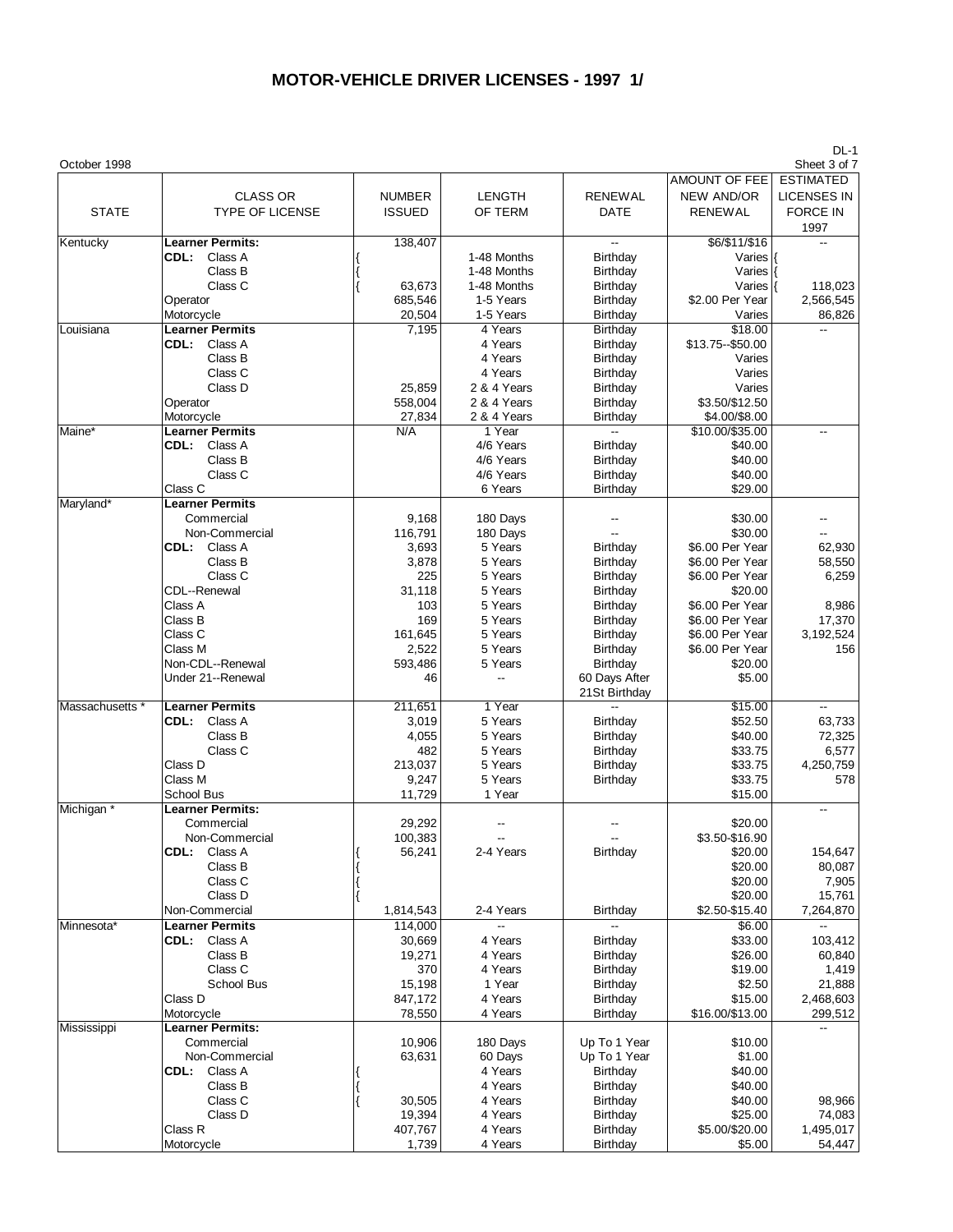| October 1998   |                                                                                                                                             |                                                                                      |                                                                                                                              |                                                                                                                |                                                                                                                                                                                                                                 | Sheet 4 of 7                                                  |
|----------------|---------------------------------------------------------------------------------------------------------------------------------------------|--------------------------------------------------------------------------------------|------------------------------------------------------------------------------------------------------------------------------|----------------------------------------------------------------------------------------------------------------|---------------------------------------------------------------------------------------------------------------------------------------------------------------------------------------------------------------------------------|---------------------------------------------------------------|
| <b>STATE</b>   | <b>CLASS OR</b><br><b>TYPE OF LICENSE</b>                                                                                                   | <b>NUMBER</b><br><b>ISSUED</b>                                                       | <b>LENGTH</b><br>OF TERM                                                                                                     | <b>RENEWAL</b><br>DATE                                                                                         | AMOUNT OF FEE<br>NEW AND/OR<br><b>RENEWAL</b>                                                                                                                                                                                   | <b>ESTIMATED</b><br>LICENSES IN<br><b>FORCE IN</b><br>1997    |
| Missouri       | <b>Learner Permits:</b><br>Commercial<br>Non-Commercial<br>CDL:<br>Class A<br>Class B<br>Class C<br>Class E<br>Class F<br>Class M           | 17,171<br>128,190<br>70,676<br>93,965<br>1,109,430<br>60                             | 6 Months<br>6 Months<br>3 Years<br>3 Years<br>3 Years<br>3 Years<br>3 Years<br>3 Years                                       | Issuance<br>Issuance<br>Issuance<br>Issuance<br>Issuance<br>Issuance                                           | \$5.00<br>\$1.00<br>\$20.00<br>\$20.00<br>\$20.00<br>\$7.50<br>\$15.00<br>\$7.50                                                                                                                                                |                                                               |
| Montana*       | <b>Learner Permits</b><br>CDL:<br>Class A<br>Class B<br>Class C<br>Non-Commercial                                                           | N/A<br>8,748<br>3,426<br>479<br>179,727                                              | $\overline{a}$<br>1-8 Years<br>1-8 Years<br>1-8 Years<br>1-10 Years                                                          | $\overline{a}$<br>Birthday<br>Birthday<br>Birthday<br>Birthday                                                 | $\overline{\phantom{a}}$<br>\$16.00                                                                                                                                                                                             | 28,499<br>11,477<br>1,837<br>622,013                          |
| Nebraska       | <b>Learner Permits</b><br>CDL: Class A<br>Class B<br>Class C<br>School Bus<br>Operator<br>Motorcycle                                        | 35,730<br>44,410<br>6,106<br>380,501<br>6,955                                        | 2 Months/1 Year<br>1 & 4 Years<br>1 & 4 Years<br>1 & 4 Years<br>1 Year<br>1 & 4 Years<br>1 & 4 Years                         | Birthday<br>Birthday<br>Birthday<br>Issuance<br>Birthday<br>Birthday                                           | \$3.00<br>\$14.00-\$40.00<br>\$14.00-\$40.00<br>\$14.00-\$40.00<br>\$0.00<br>\$3.75/\$15.00<br>\$3.75/\$15.00                                                                                                                   |                                                               |
| Nevada         | <b>Learner Permits</b><br>Commercial<br>Non-Commercial<br>CDL:<br>Class A<br>Class B<br>Class C<br>Class A<br>Class B<br>Class C<br>Class M | 5,973<br>44,928<br>4,681<br>1,990<br>303<br>47<br>133<br>298,323<br>29               | 8 Months<br>8 Months<br>4 Years<br>4 Years<br>4 Years<br>4 Years<br>4 Years<br>4 Years<br>4 Years                            | Birthday<br>Birthday<br>Birthday<br>Birthday<br>Birthday<br>Birthday<br>Birthday                               | 14.50/\$19.50<br>14.50/\$19.50<br>\$14.50/\$19.50/\$54/\$84<br>\$14.50/\$19.50/\$54/\$84<br>\$14.50/\$19.50/\$54/\$84<br>\$14.50/\$19.50/\$54/\$84<br>\$14.50/\$19.50/\$54/\$84<br>\$14.50/\$19.50/\$54/\$84<br>\$14.50/\$19.50 | 24,165<br>11,419<br>2,315<br>745<br>1,415<br>1,150,396<br>171 |
| New Hampshire* | <b>Learner Permits</b><br>Class A<br>CDL:<br>Class B<br>Class C<br>Operator<br>Motorcycle                                                   | N/A<br>314,654                                                                       | -−<br>4 Years<br>4 Years<br>4 Years<br>4 Years<br>4 Years                                                                    | $\overline{a}$<br>Birthday<br>Birthday<br>Birthday<br>Birthday<br>Birthday                                     | \$42.00/\$82.00<br>\$42.00/\$82.00<br>\$42.00/\$82.00<br>\$32.00<br>\$37.00                                                                                                                                                     | 767,145<br>115,917                                            |
| New Jersey     | <b>Learner Permits:</b><br>Commercial<br>Non-Commercial<br>CDL: Class A<br>Class B<br>Class C<br>Operator<br>Motorcycle<br>Agriculture      | 29,431<br>275,863<br>50,625<br>679,991<br>96<br>257                                  | 4 Years<br>4 Years<br>4 Years<br>4 Years<br>4 Years<br>1 Year                                                                | Issuance<br>Issuance<br>Issuance<br>Issuance<br>Issuance<br>Issuance                                           | \$35.00<br>\$5.00<br>\$34.00<br>\$34.00<br>\$34.00<br>\$16.00/\$18.00<br>\$13.00/\$15.00<br>\$3.00                                                                                                                              | 211,573<br>5,341,259<br>410<br>179                            |
| New Mexico*    | <b>Learner Permits</b><br>CDL:<br>Class A<br>Class B<br>Class C<br>Classes D, M, E                                                          | 15,936<br>372,045                                                                    | 60 Days<br>4 Years<br>4 Years<br>4 Years<br>4 Years                                                                          | $\overline{\phantom{a}}$<br>Issuance<br>Issuance<br>Issuance<br>Issuance                                       | \$2.00<br>\$10.00<br>\$10.00<br>\$10.00<br>\$10.00                                                                                                                                                                              |                                                               |
| New York *     | <b>Learner Permits</b><br>CDL:<br>Class A<br>Class B<br>Class C<br>Class M<br>Class E<br>Non-CDL C<br>Class<br>D<br>Class<br>M              | 591,370<br>46,022<br>68,148<br>9,932<br>181,170<br>24,686<br>445<br>2,181,921<br>399 | 4 or 5 Years<br>4 or 5 Years<br>4 or 5 Years<br>4 or 5 Years<br>4 or 5 Years<br>4 or 5 Years<br>4 or 5 Years<br>4 or 5 Years | $\overline{a}$<br>Birthday<br>Birthday<br>Birthday<br>Birthday<br>Birthday<br>Birthday<br>Birthday<br>Birthday | \$10.00<br>\$75.00<br>\$75.00<br>\$75.00<br>\$50.00<br>\$50.00<br>\$50.00<br>\$25.00<br>\$25.00                                                                                                                                 |                                                               |
| North Carolina | <b>Learner Permits:</b><br>Commercial<br>Non-Commercial<br>CDL:<br>Class A<br>Class B<br>Class C<br>Class A<br>Class B<br>Class C           | 14,270<br>109,741<br>37,979<br>17,533<br>1,745<br>7,561<br>4,538<br>1,310,543        | 18 Months<br>18 Months<br>5 Years<br>5 Years<br>5 Years<br>5 Years<br>5 Years<br>5 Years                                     | Birthday<br>Birthday<br>Birthday<br>Birthday<br>Birthday<br>Birthday                                           | \$20.00<br>\$10.00<br>\$50.00 <br>\$50.00<br>\$50.00<br>\$18.75<br>\$18.75<br>\$18.75                                                                                                                                           | 5,399,301                                                     |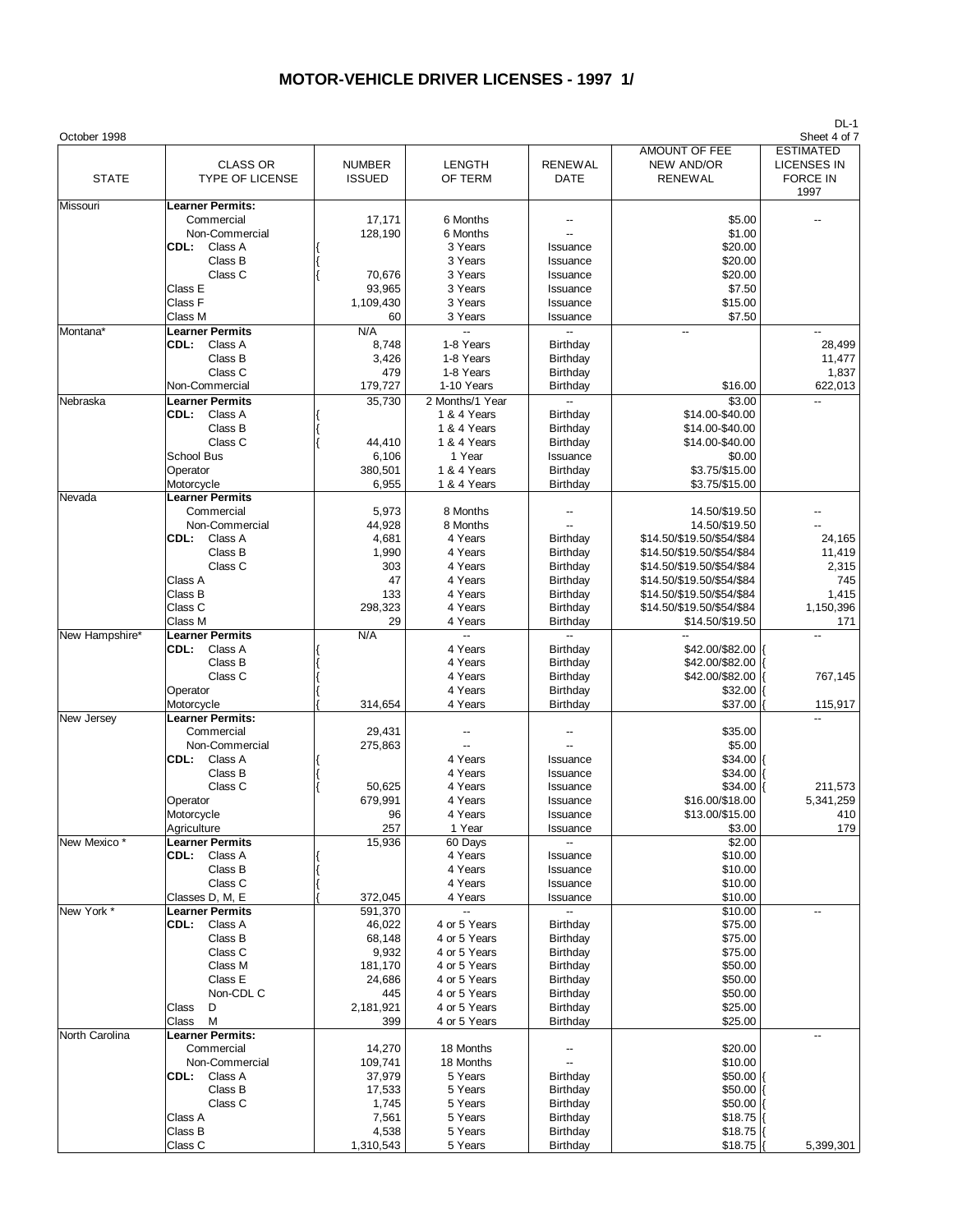| October 1998   |                                                                                                                                          |                                                                          |                                                                                                     |                                                                                  |                                                                                                                                               | ו - טע<br>Sheet 5 of 7                                            |
|----------------|------------------------------------------------------------------------------------------------------------------------------------------|--------------------------------------------------------------------------|-----------------------------------------------------------------------------------------------------|----------------------------------------------------------------------------------|-----------------------------------------------------------------------------------------------------------------------------------------------|-------------------------------------------------------------------|
| <b>STATE</b>   | <b>CLASS OR</b><br><b>TYPE OF LICENSE</b>                                                                                                | <b>NUMBER</b><br><b>ISSUED</b>                                           | <b>LENGTH</b><br>OF TERM                                                                            | <b>RENEWAL</b><br>DATE                                                           | AMOUNT OF FEE<br><b>NEW AND/OR</b><br>RENEWAL                                                                                                 | <b>ESTIMATED</b><br><b>LICENSES IN</b><br><b>FORCE IN</b><br>1997 |
| North Dakota   | <b>Learner Permits:</b><br>Commercial<br>Non-Commercial<br>CDL:<br>Class A<br>Class B                                                    | 831<br>13,848<br>6,140<br>2,442                                          | 6 Months<br>1 Year<br>4 Years<br>4 Years                                                            | Birthday<br>Birthday                                                             | \$15.00<br>\$10.00<br>\$15.00<br>\$15.00                                                                                                      | 24,204<br>9,659                                                   |
|                | Class C<br>Class D<br>Class M                                                                                                            | 586<br>116,112<br>25                                                     | 4 Years<br>4 Years<br>4 Years                                                                       | Birthday<br>Birthday<br>Birthday                                                 | \$15.00<br>\$10.00<br>\$8.00                                                                                                                  | 2,460<br>410,873<br>15                                            |
| Ohio*          | <b>Learner Permits:</b><br>Commercial<br>Non-Commercial<br>CDL:<br>Class A<br>Class B                                                    | 39,174<br>399,167                                                        | 6 Months<br>6 Months<br>1 To 5 Years<br>1 To 5 Years                                                | Birthday<br>Birthday                                                             | \$10.00<br>\$4.00<br>\$6.25 -- \$25<br>\$6.25 -- \$25                                                                                         |                                                                   |
|                | Class C<br>Operator<br>Motorcycle                                                                                                        | 103,507<br>1,917,969<br>13                                               | 1 To 5 Years<br>1 To 5 Years<br>1 To 5 Years                                                        | Birthday<br>Birthday<br>Birthday                                                 | $$6.25 - $25$<br>\$2.25 -- \$14.50<br>$$1.25 - $6.25$                                                                                         | 330,922<br>7,854,902                                              |
| Oklahoma *     | <b>Learner Permits:</b><br>Class A<br>CDL:<br>Class B<br>Class C<br>Class D                                                              | 38,261<br>7,400<br>3,656<br>775<br>578,111                               | 4 Years<br>4 Years<br>4 Years<br>4 Years                                                            | Issuance<br>Issuance<br>Issuance<br>Issuance                                     | \$15.00<br>\$35.00<br>\$35.00<br>\$25.00<br>\$15.00                                                                                           | --<br>80,720<br>32,835<br>6,602<br>2,158,600                      |
| Oregon         | <b>Learner Permits:</b><br>Commercial<br>Non-Commercial<br>CDL:<br>Class A<br>Class B<br>Class C                                         | 7,090<br>67,646<br>22,778<br>9,776<br>719                                | 1 Year<br>1 Year<br>4 Years<br>4 Years<br>4 Years                                                   | Birthday<br>Birthday<br>Birthday                                                 | \$13.00<br>\$13.00<br>\$20.25/\$25.00<br>\$20.25/\$25.00<br>\$20.25/\$25.00                                                                   | 75,790<br>30,564<br>2,319                                         |
| Pennsylvania * | Class C<br><b>Learner Permits:</b><br>Commercial<br>Non-Commercial<br>Class A<br>CDL:<br>Class B<br>Class C<br>Class M<br>Operator       | 150,259<br>48,297<br>297,432<br>106,907<br>2,126,107                     | 4 Years<br>90-120 Days<br>1 To 4 Years<br>1 To 4 Years<br>1 To 4 Years<br>4 Years<br>2 & 4 Years    | Birthday<br>Birthday<br>Birthday<br>Birthday<br>Birthday<br>Birthday             | \$16.25/\$26.25<br>\$12.00<br>\$5.00<br>\$14/\$24/\$29<br>\$14/\$24/\$29<br>\$14/\$24/\$29<br>\$18.00/\$32.00<br>\$14/\$24/\$29               | 2,439,548                                                         |
| Rhode Island   | <b>Learner Permits</b><br>CDL:<br>Class A<br>Class B<br>Class C<br>Passenger<br>Chauffeur 31 through 35<br>Motorcycle<br>Service License | 21,540<br>139,975                                                        | 6 Months<br>2/5 Years<br>2/5 Years<br>2/5 Years<br>2/5 Years<br>2/5 Years<br>2/5 Years<br>2/5 Years | Birthday<br>Birthday<br>Birthday<br>Birthday<br>Birthday<br>Birthday<br>Birthday | \$5.00<br>\$12.00/\$30.00  {<br>\$12.00/\$30.00<br>\$12.00/\$30.00<br>\$12.00/\$30.00<br>\$12.00/\$30.00  {<br>$$1.00$ K<br>\$12.00/\$30.00 { | 668,940                                                           |
| South Carolina | <b>Learner Permits:</b><br>Provisional<br>Non-Commercial<br>CDL:<br>Class A<br>Class B<br>Class C<br>Operator                            | 84<br>129,003<br>765,401                                                 | 6 Months<br>6 Months<br>5 Years<br>5 Years<br>5 Years<br>5 Years                                    | Expiration<br>Expiration<br>Birthday<br>Birthday<br>Birthday<br>Birthday         | \$5.00<br>\$2.50<br>\$29.50<br>\$29.50<br>\$29.50<br>\$12.50                                                                                  |                                                                   |
| South Dakota   | <b>Learner Permits</b><br>CDL: Class A<br>Class B<br>Class C<br>Operator                                                                 | 5,995<br>14,596<br>145,980                                               | 180 Days<br>5 Years<br>5 Years<br>5 Years<br>5 Years                                                | Birthday<br>Birthday<br>Birthday<br>Birthday                                     | \$8.00<br>$$15.00$ K<br>$$15.00$ K<br>$$15.00$ K<br>\$8.00                                                                                    | --<br>40,885<br>483,297                                           |
| Tennessee *    | <b>Learner Permits:</b><br>Commercial<br>Non-Commercial<br>CDL:<br>Class A<br>Class B<br>Class C<br>Class D<br>Class M<br>Class H        | 1,922<br>61,410<br>30,748<br>12,192<br>2,374<br>588,748<br>28,487<br>840 | 1 Year<br>1 Year<br>5 Years<br>5 Years<br>5 Years<br>5 Years<br>5 Years<br>2 Years                  | Birthday<br>Birthday<br>Birthday<br>Birthday<br>Birthday<br>Birthday             | \$8.00<br>\$3.50<br>\$40.00<br>\$35.00<br>\$35.00<br>\$17.50<br>\$17.50<br>\$7.00                                                             |                                                                   |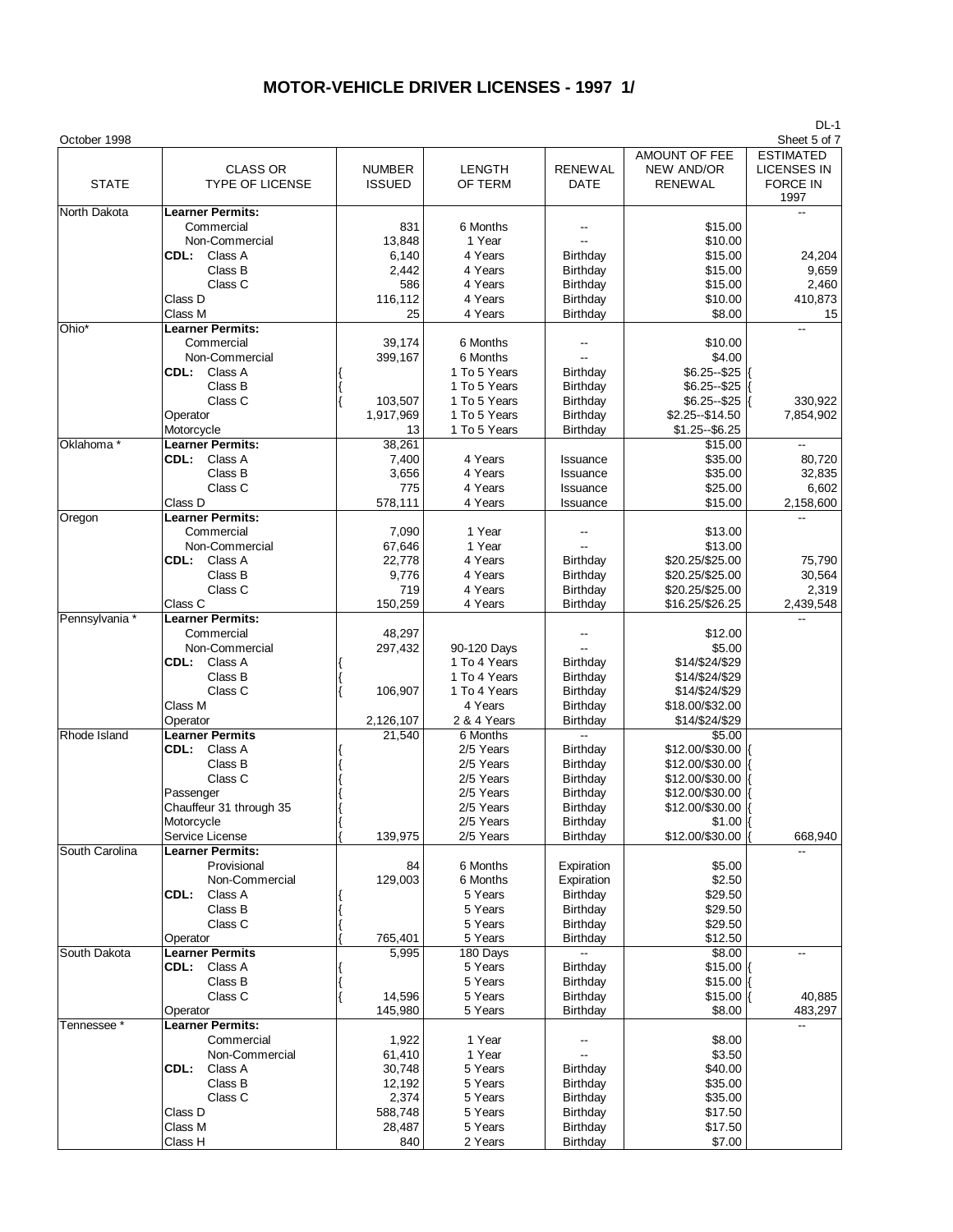| <b>AMOUNT OF FEE</b><br><b>ESTIMATED</b><br><b>CLASS OR</b><br><b>NUMBER</b><br>LENGTH<br><b>RENEWAL</b><br><b>LICENSES IN</b><br>NEW AND/OR<br><b>STATE</b><br><b>TYPE OF LICENSE</b><br><b>ISSUED</b><br>OF TERM<br>DATE<br><b>RENEWAL</b><br><b>FORCE IN</b><br>1997<br><b>Learner Permits</b><br>1 Year<br>\$5.00<br>Texas *<br>198,604<br>Birthday<br>\$10.00/\$40.00<br>378,131<br>CDL:<br>Class A<br>1 & 4 Years<br>Birthday<br>\$10.00/\$41.00<br>Class B<br>1 & 4 Years<br>Birthday<br>168,168<br>Class C<br>1 & 4 Years<br>Birthday<br>\$10.00/\$42.00<br>15,204<br>Class A<br>1 & 4 Years<br>Birthday<br>\$10.00/\$43.00<br>48,182<br>Class B<br>1 & 4 Years<br>Birthday<br>\$10.00/\$41.00<br>22,142<br>Class C<br>1 & 4 Years<br>Birthday<br>\$10.00/\$42.00<br>14,408,399<br>\$10.00/\$43.00<br>Class M<br>3,836,358<br>1 & 4 Years<br>Birthday<br>281<br>Utah<br><b>Learner Permits:</b><br>Commercia<br>6 Months<br>\$80.00<br>50<br>\$20.00<br>Non-Commercial<br>50,000<br>6 Months<br>$\overline{\phantom{a}}$<br>9,000<br>\$80.00<br>CDL:<br>Class A<br>5 Years<br>38,500<br>Issuance<br>Class B<br>\$80.00<br>2,800<br>5 Years<br>13,900<br>Issuance<br>500<br>\$80.00<br>Class C<br>5 Years<br>1,470<br>Issuance<br>Class D<br>295,000<br>5 Years<br>Birthday<br>\$15.00<br>1,303,194<br>\$15.00<br>45<br>Class M<br>4<br>5 Years<br>Birthday<br><b>Learner Permits:</b><br>Vermont<br>цü<br>Commercial<br>230<br>6 Months<br>Non-Commercial<br>11,156<br>2 Years<br>\$7.00<br>CDL:<br>Class A<br>2 & 4 Years<br>\$60.00/\$90.00<br>Birthday<br>\$60.00/\$90.00<br>Class B<br>2 & 4 Years<br>Birthday<br>Class C<br>\$60.00/\$90.00<br>407<br>2 & 4 Years<br>Birthday<br>122,698<br>2 & 4 Years<br>Birthday<br>\$12.00/\$20.00<br>Operator<br>Jr. Operator<br>6,746<br>2 Years<br>Birthday<br>\$12.00<br><b>Learner Permits:</b><br>Virginia<br>$\overline{a}$<br>1 Year<br>Commercia<br>17,998<br>\$3.00<br>1 Year<br>Non-Commercial<br>111,899<br>Varies<br>Class A<br>3-7 Years<br>CDL:<br>Birthday<br>\$7.20/Year<br>3-7 Years<br>Class B<br>Birthday<br>\$7.20/Year<br>\$7.20/Year{<br>Class C<br>53,538<br>3-7 Years<br>Birthday<br>185,861<br>3-7 Years<br>Birthday<br>\$7.20/Year<br>Regular<br>1,219,493<br>4,715,344<br><b>Learner Permits:</b><br>Washington<br>1 Year<br>Commercia<br>10,819<br>\$5.00<br>\$2.50/\$4.00/\$5.00<br>1 Year<br>Non-Commercial<br>120,311<br>Class A<br>4 Years<br>\$20.00/\$25.00 {<br>CDL:<br>Birthday<br>Class B<br>4 Years<br>\$20.00/\$25.00 {<br>Birthday<br>42,293<br>\$20.00/\$25.00 {<br>Class C<br>4 Years<br>Birthday<br>154,056<br>1,031,555<br>4 Years<br>Birthday<br>\$14.00<br>4,086,740<br>Operators<br>Motorcycle<br>57,076<br>4 Years<br>Birthday<br>\$6.00/\$14.00<br>261,024<br>West Virginia*<br><b>Learner Permits:</b><br>5,026<br>\$0.00<br>Commercia<br>6 Months<br>16,901<br>\$4.00<br>Non-Commercial<br>60 Days<br>Class A<br>5,186<br>\$8.75 per Year<br>CDL:<br>Varies<br>37,352<br>Issuance<br>Class B<br>2,685<br>Varies<br>\$8.75 per Year<br>18,851<br>Issuance<br>Class C<br>201<br>Varies<br>\$8.75 per Year<br>1,283<br>Issuance<br>Class D<br>4,072<br>Varies<br>\$6.25 per Year<br>57,486<br>Issuance<br>Varies<br>Class E<br>245,097<br>\$2.50 per Year<br>1,170,186<br>Issuance<br>Class F<br>Varies<br>\$2.50 per Year<br>8<br>19<br>Issuance<br>Wisconsin*<br><b>Learner Permits:</b><br>$-$<br>Commercia<br>18,598<br>6 Months<br>\$20.00<br>Issuance<br>\$20.00<br>Non-Commercial<br>6 Months<br>128,160<br>Issuance<br>CDL:<br>Class A<br>1,609<br>4 Years<br>\$32.00<br>Birthday<br>Class B<br>965<br>4 Years<br>\$32.00<br>Birthday<br>Class C<br>54<br>4 Years<br>\$32.00<br>Birthday<br>916,121<br>4 Years<br>\$15.00 & \$4.00{<br>Class D<br>Birthday<br>3,442,625<br><b>Learner Permits</b><br>N/A<br>1 Year<br>\$10.00<br>Wyoming<br>Class A<br>4 Years<br>Birthday<br>CDL:<br>Varies<br>Class B<br>4 Years<br>Varies<br>Birthday<br>Class C<br>5,899<br>4 Years<br>Birthday<br>Varies<br>Non-CDL--All Classes<br>104,032<br>4 Years<br>Birthday<br>Varies<br>366,418 | October 1998 |  |  | レヒート<br>Sheet 6 of 7 |
|----------------------------------------------------------------------------------------------------------------------------------------------------------------------------------------------------------------------------------------------------------------------------------------------------------------------------------------------------------------------------------------------------------------------------------------------------------------------------------------------------------------------------------------------------------------------------------------------------------------------------------------------------------------------------------------------------------------------------------------------------------------------------------------------------------------------------------------------------------------------------------------------------------------------------------------------------------------------------------------------------------------------------------------------------------------------------------------------------------------------------------------------------------------------------------------------------------------------------------------------------------------------------------------------------------------------------------------------------------------------------------------------------------------------------------------------------------------------------------------------------------------------------------------------------------------------------------------------------------------------------------------------------------------------------------------------------------------------------------------------------------------------------------------------------------------------------------------------------------------------------------------------------------------------------------------------------------------------------------------------------------------------------------------------------------------------------------------------------------------------------------------------------------------------------------------------------------------------------------------------------------------------------------------------------------------------------------------------------------------------------------------------------------------------------------------------------------------------------------------------------------------------------------------------------------------------------------------------------------------------------------------------------------------------------------------------------------------------------------------------------------------------------------------------------------------------------------------------------------------------------------------------------------------------------------------------------------------------------------------------------------------------------------------------------------------------------------------------------------------------------------------------------------------------------------------------------------------------------------------------------------------------------------------------------------------------------------------------------------------------------------------------------------------------------------------------------------------------------------------------------------------------------------------------------------------------------------------------------------------------------------------------------------------------------------------------------------------------------------------------------------------------------------------------------------------------------------------------------------------------------------------------------------------------------------------------------------------------------------------------------------------------------------------------------------------------------------------|--------------|--|--|----------------------|
|                                                                                                                                                                                                                                                                                                                                                                                                                                                                                                                                                                                                                                                                                                                                                                                                                                                                                                                                                                                                                                                                                                                                                                                                                                                                                                                                                                                                                                                                                                                                                                                                                                                                                                                                                                                                                                                                                                                                                                                                                                                                                                                                                                                                                                                                                                                                                                                                                                                                                                                                                                                                                                                                                                                                                                                                                                                                                                                                                                                                                                                                                                                                                                                                                                                                                                                                                                                                                                                                                                                                                                                                                                                                                                                                                                                                                                                                                                                                                                                                                                                                                        |              |  |  |                      |
|                                                                                                                                                                                                                                                                                                                                                                                                                                                                                                                                                                                                                                                                                                                                                                                                                                                                                                                                                                                                                                                                                                                                                                                                                                                                                                                                                                                                                                                                                                                                                                                                                                                                                                                                                                                                                                                                                                                                                                                                                                                                                                                                                                                                                                                                                                                                                                                                                                                                                                                                                                                                                                                                                                                                                                                                                                                                                                                                                                                                                                                                                                                                                                                                                                                                                                                                                                                                                                                                                                                                                                                                                                                                                                                                                                                                                                                                                                                                                                                                                                                                                        |              |  |  |                      |
|                                                                                                                                                                                                                                                                                                                                                                                                                                                                                                                                                                                                                                                                                                                                                                                                                                                                                                                                                                                                                                                                                                                                                                                                                                                                                                                                                                                                                                                                                                                                                                                                                                                                                                                                                                                                                                                                                                                                                                                                                                                                                                                                                                                                                                                                                                                                                                                                                                                                                                                                                                                                                                                                                                                                                                                                                                                                                                                                                                                                                                                                                                                                                                                                                                                                                                                                                                                                                                                                                                                                                                                                                                                                                                                                                                                                                                                                                                                                                                                                                                                                                        |              |  |  |                      |
|                                                                                                                                                                                                                                                                                                                                                                                                                                                                                                                                                                                                                                                                                                                                                                                                                                                                                                                                                                                                                                                                                                                                                                                                                                                                                                                                                                                                                                                                                                                                                                                                                                                                                                                                                                                                                                                                                                                                                                                                                                                                                                                                                                                                                                                                                                                                                                                                                                                                                                                                                                                                                                                                                                                                                                                                                                                                                                                                                                                                                                                                                                                                                                                                                                                                                                                                                                                                                                                                                                                                                                                                                                                                                                                                                                                                                                                                                                                                                                                                                                                                                        |              |  |  |                      |
|                                                                                                                                                                                                                                                                                                                                                                                                                                                                                                                                                                                                                                                                                                                                                                                                                                                                                                                                                                                                                                                                                                                                                                                                                                                                                                                                                                                                                                                                                                                                                                                                                                                                                                                                                                                                                                                                                                                                                                                                                                                                                                                                                                                                                                                                                                                                                                                                                                                                                                                                                                                                                                                                                                                                                                                                                                                                                                                                                                                                                                                                                                                                                                                                                                                                                                                                                                                                                                                                                                                                                                                                                                                                                                                                                                                                                                                                                                                                                                                                                                                                                        |              |  |  |                      |
|                                                                                                                                                                                                                                                                                                                                                                                                                                                                                                                                                                                                                                                                                                                                                                                                                                                                                                                                                                                                                                                                                                                                                                                                                                                                                                                                                                                                                                                                                                                                                                                                                                                                                                                                                                                                                                                                                                                                                                                                                                                                                                                                                                                                                                                                                                                                                                                                                                                                                                                                                                                                                                                                                                                                                                                                                                                                                                                                                                                                                                                                                                                                                                                                                                                                                                                                                                                                                                                                                                                                                                                                                                                                                                                                                                                                                                                                                                                                                                                                                                                                                        |              |  |  |                      |
|                                                                                                                                                                                                                                                                                                                                                                                                                                                                                                                                                                                                                                                                                                                                                                                                                                                                                                                                                                                                                                                                                                                                                                                                                                                                                                                                                                                                                                                                                                                                                                                                                                                                                                                                                                                                                                                                                                                                                                                                                                                                                                                                                                                                                                                                                                                                                                                                                                                                                                                                                                                                                                                                                                                                                                                                                                                                                                                                                                                                                                                                                                                                                                                                                                                                                                                                                                                                                                                                                                                                                                                                                                                                                                                                                                                                                                                                                                                                                                                                                                                                                        |              |  |  |                      |
|                                                                                                                                                                                                                                                                                                                                                                                                                                                                                                                                                                                                                                                                                                                                                                                                                                                                                                                                                                                                                                                                                                                                                                                                                                                                                                                                                                                                                                                                                                                                                                                                                                                                                                                                                                                                                                                                                                                                                                                                                                                                                                                                                                                                                                                                                                                                                                                                                                                                                                                                                                                                                                                                                                                                                                                                                                                                                                                                                                                                                                                                                                                                                                                                                                                                                                                                                                                                                                                                                                                                                                                                                                                                                                                                                                                                                                                                                                                                                                                                                                                                                        |              |  |  |                      |
|                                                                                                                                                                                                                                                                                                                                                                                                                                                                                                                                                                                                                                                                                                                                                                                                                                                                                                                                                                                                                                                                                                                                                                                                                                                                                                                                                                                                                                                                                                                                                                                                                                                                                                                                                                                                                                                                                                                                                                                                                                                                                                                                                                                                                                                                                                                                                                                                                                                                                                                                                                                                                                                                                                                                                                                                                                                                                                                                                                                                                                                                                                                                                                                                                                                                                                                                                                                                                                                                                                                                                                                                                                                                                                                                                                                                                                                                                                                                                                                                                                                                                        |              |  |  |                      |
|                                                                                                                                                                                                                                                                                                                                                                                                                                                                                                                                                                                                                                                                                                                                                                                                                                                                                                                                                                                                                                                                                                                                                                                                                                                                                                                                                                                                                                                                                                                                                                                                                                                                                                                                                                                                                                                                                                                                                                                                                                                                                                                                                                                                                                                                                                                                                                                                                                                                                                                                                                                                                                                                                                                                                                                                                                                                                                                                                                                                                                                                                                                                                                                                                                                                                                                                                                                                                                                                                                                                                                                                                                                                                                                                                                                                                                                                                                                                                                                                                                                                                        |              |  |  |                      |
|                                                                                                                                                                                                                                                                                                                                                                                                                                                                                                                                                                                                                                                                                                                                                                                                                                                                                                                                                                                                                                                                                                                                                                                                                                                                                                                                                                                                                                                                                                                                                                                                                                                                                                                                                                                                                                                                                                                                                                                                                                                                                                                                                                                                                                                                                                                                                                                                                                                                                                                                                                                                                                                                                                                                                                                                                                                                                                                                                                                                                                                                                                                                                                                                                                                                                                                                                                                                                                                                                                                                                                                                                                                                                                                                                                                                                                                                                                                                                                                                                                                                                        |              |  |  |                      |
|                                                                                                                                                                                                                                                                                                                                                                                                                                                                                                                                                                                                                                                                                                                                                                                                                                                                                                                                                                                                                                                                                                                                                                                                                                                                                                                                                                                                                                                                                                                                                                                                                                                                                                                                                                                                                                                                                                                                                                                                                                                                                                                                                                                                                                                                                                                                                                                                                                                                                                                                                                                                                                                                                                                                                                                                                                                                                                                                                                                                                                                                                                                                                                                                                                                                                                                                                                                                                                                                                                                                                                                                                                                                                                                                                                                                                                                                                                                                                                                                                                                                                        |              |  |  |                      |
|                                                                                                                                                                                                                                                                                                                                                                                                                                                                                                                                                                                                                                                                                                                                                                                                                                                                                                                                                                                                                                                                                                                                                                                                                                                                                                                                                                                                                                                                                                                                                                                                                                                                                                                                                                                                                                                                                                                                                                                                                                                                                                                                                                                                                                                                                                                                                                                                                                                                                                                                                                                                                                                                                                                                                                                                                                                                                                                                                                                                                                                                                                                                                                                                                                                                                                                                                                                                                                                                                                                                                                                                                                                                                                                                                                                                                                                                                                                                                                                                                                                                                        |              |  |  |                      |
|                                                                                                                                                                                                                                                                                                                                                                                                                                                                                                                                                                                                                                                                                                                                                                                                                                                                                                                                                                                                                                                                                                                                                                                                                                                                                                                                                                                                                                                                                                                                                                                                                                                                                                                                                                                                                                                                                                                                                                                                                                                                                                                                                                                                                                                                                                                                                                                                                                                                                                                                                                                                                                                                                                                                                                                                                                                                                                                                                                                                                                                                                                                                                                                                                                                                                                                                                                                                                                                                                                                                                                                                                                                                                                                                                                                                                                                                                                                                                                                                                                                                                        |              |  |  |                      |
|                                                                                                                                                                                                                                                                                                                                                                                                                                                                                                                                                                                                                                                                                                                                                                                                                                                                                                                                                                                                                                                                                                                                                                                                                                                                                                                                                                                                                                                                                                                                                                                                                                                                                                                                                                                                                                                                                                                                                                                                                                                                                                                                                                                                                                                                                                                                                                                                                                                                                                                                                                                                                                                                                                                                                                                                                                                                                                                                                                                                                                                                                                                                                                                                                                                                                                                                                                                                                                                                                                                                                                                                                                                                                                                                                                                                                                                                                                                                                                                                                                                                                        |              |  |  |                      |
|                                                                                                                                                                                                                                                                                                                                                                                                                                                                                                                                                                                                                                                                                                                                                                                                                                                                                                                                                                                                                                                                                                                                                                                                                                                                                                                                                                                                                                                                                                                                                                                                                                                                                                                                                                                                                                                                                                                                                                                                                                                                                                                                                                                                                                                                                                                                                                                                                                                                                                                                                                                                                                                                                                                                                                                                                                                                                                                                                                                                                                                                                                                                                                                                                                                                                                                                                                                                                                                                                                                                                                                                                                                                                                                                                                                                                                                                                                                                                                                                                                                                                        |              |  |  |                      |
|                                                                                                                                                                                                                                                                                                                                                                                                                                                                                                                                                                                                                                                                                                                                                                                                                                                                                                                                                                                                                                                                                                                                                                                                                                                                                                                                                                                                                                                                                                                                                                                                                                                                                                                                                                                                                                                                                                                                                                                                                                                                                                                                                                                                                                                                                                                                                                                                                                                                                                                                                                                                                                                                                                                                                                                                                                                                                                                                                                                                                                                                                                                                                                                                                                                                                                                                                                                                                                                                                                                                                                                                                                                                                                                                                                                                                                                                                                                                                                                                                                                                                        |              |  |  |                      |
|                                                                                                                                                                                                                                                                                                                                                                                                                                                                                                                                                                                                                                                                                                                                                                                                                                                                                                                                                                                                                                                                                                                                                                                                                                                                                                                                                                                                                                                                                                                                                                                                                                                                                                                                                                                                                                                                                                                                                                                                                                                                                                                                                                                                                                                                                                                                                                                                                                                                                                                                                                                                                                                                                                                                                                                                                                                                                                                                                                                                                                                                                                                                                                                                                                                                                                                                                                                                                                                                                                                                                                                                                                                                                                                                                                                                                                                                                                                                                                                                                                                                                        |              |  |  |                      |
|                                                                                                                                                                                                                                                                                                                                                                                                                                                                                                                                                                                                                                                                                                                                                                                                                                                                                                                                                                                                                                                                                                                                                                                                                                                                                                                                                                                                                                                                                                                                                                                                                                                                                                                                                                                                                                                                                                                                                                                                                                                                                                                                                                                                                                                                                                                                                                                                                                                                                                                                                                                                                                                                                                                                                                                                                                                                                                                                                                                                                                                                                                                                                                                                                                                                                                                                                                                                                                                                                                                                                                                                                                                                                                                                                                                                                                                                                                                                                                                                                                                                                        |              |  |  |                      |
|                                                                                                                                                                                                                                                                                                                                                                                                                                                                                                                                                                                                                                                                                                                                                                                                                                                                                                                                                                                                                                                                                                                                                                                                                                                                                                                                                                                                                                                                                                                                                                                                                                                                                                                                                                                                                                                                                                                                                                                                                                                                                                                                                                                                                                                                                                                                                                                                                                                                                                                                                                                                                                                                                                                                                                                                                                                                                                                                                                                                                                                                                                                                                                                                                                                                                                                                                                                                                                                                                                                                                                                                                                                                                                                                                                                                                                                                                                                                                                                                                                                                                        |              |  |  |                      |
|                                                                                                                                                                                                                                                                                                                                                                                                                                                                                                                                                                                                                                                                                                                                                                                                                                                                                                                                                                                                                                                                                                                                                                                                                                                                                                                                                                                                                                                                                                                                                                                                                                                                                                                                                                                                                                                                                                                                                                                                                                                                                                                                                                                                                                                                                                                                                                                                                                                                                                                                                                                                                                                                                                                                                                                                                                                                                                                                                                                                                                                                                                                                                                                                                                                                                                                                                                                                                                                                                                                                                                                                                                                                                                                                                                                                                                                                                                                                                                                                                                                                                        |              |  |  |                      |
|                                                                                                                                                                                                                                                                                                                                                                                                                                                                                                                                                                                                                                                                                                                                                                                                                                                                                                                                                                                                                                                                                                                                                                                                                                                                                                                                                                                                                                                                                                                                                                                                                                                                                                                                                                                                                                                                                                                                                                                                                                                                                                                                                                                                                                                                                                                                                                                                                                                                                                                                                                                                                                                                                                                                                                                                                                                                                                                                                                                                                                                                                                                                                                                                                                                                                                                                                                                                                                                                                                                                                                                                                                                                                                                                                                                                                                                                                                                                                                                                                                                                                        |              |  |  |                      |
|                                                                                                                                                                                                                                                                                                                                                                                                                                                                                                                                                                                                                                                                                                                                                                                                                                                                                                                                                                                                                                                                                                                                                                                                                                                                                                                                                                                                                                                                                                                                                                                                                                                                                                                                                                                                                                                                                                                                                                                                                                                                                                                                                                                                                                                                                                                                                                                                                                                                                                                                                                                                                                                                                                                                                                                                                                                                                                                                                                                                                                                                                                                                                                                                                                                                                                                                                                                                                                                                                                                                                                                                                                                                                                                                                                                                                                                                                                                                                                                                                                                                                        |              |  |  |                      |
|                                                                                                                                                                                                                                                                                                                                                                                                                                                                                                                                                                                                                                                                                                                                                                                                                                                                                                                                                                                                                                                                                                                                                                                                                                                                                                                                                                                                                                                                                                                                                                                                                                                                                                                                                                                                                                                                                                                                                                                                                                                                                                                                                                                                                                                                                                                                                                                                                                                                                                                                                                                                                                                                                                                                                                                                                                                                                                                                                                                                                                                                                                                                                                                                                                                                                                                                                                                                                                                                                                                                                                                                                                                                                                                                                                                                                                                                                                                                                                                                                                                                                        |              |  |  |                      |
|                                                                                                                                                                                                                                                                                                                                                                                                                                                                                                                                                                                                                                                                                                                                                                                                                                                                                                                                                                                                                                                                                                                                                                                                                                                                                                                                                                                                                                                                                                                                                                                                                                                                                                                                                                                                                                                                                                                                                                                                                                                                                                                                                                                                                                                                                                                                                                                                                                                                                                                                                                                                                                                                                                                                                                                                                                                                                                                                                                                                                                                                                                                                                                                                                                                                                                                                                                                                                                                                                                                                                                                                                                                                                                                                                                                                                                                                                                                                                                                                                                                                                        |              |  |  |                      |
|                                                                                                                                                                                                                                                                                                                                                                                                                                                                                                                                                                                                                                                                                                                                                                                                                                                                                                                                                                                                                                                                                                                                                                                                                                                                                                                                                                                                                                                                                                                                                                                                                                                                                                                                                                                                                                                                                                                                                                                                                                                                                                                                                                                                                                                                                                                                                                                                                                                                                                                                                                                                                                                                                                                                                                                                                                                                                                                                                                                                                                                                                                                                                                                                                                                                                                                                                                                                                                                                                                                                                                                                                                                                                                                                                                                                                                                                                                                                                                                                                                                                                        |              |  |  |                      |
|                                                                                                                                                                                                                                                                                                                                                                                                                                                                                                                                                                                                                                                                                                                                                                                                                                                                                                                                                                                                                                                                                                                                                                                                                                                                                                                                                                                                                                                                                                                                                                                                                                                                                                                                                                                                                                                                                                                                                                                                                                                                                                                                                                                                                                                                                                                                                                                                                                                                                                                                                                                                                                                                                                                                                                                                                                                                                                                                                                                                                                                                                                                                                                                                                                                                                                                                                                                                                                                                                                                                                                                                                                                                                                                                                                                                                                                                                                                                                                                                                                                                                        |              |  |  |                      |
|                                                                                                                                                                                                                                                                                                                                                                                                                                                                                                                                                                                                                                                                                                                                                                                                                                                                                                                                                                                                                                                                                                                                                                                                                                                                                                                                                                                                                                                                                                                                                                                                                                                                                                                                                                                                                                                                                                                                                                                                                                                                                                                                                                                                                                                                                                                                                                                                                                                                                                                                                                                                                                                                                                                                                                                                                                                                                                                                                                                                                                                                                                                                                                                                                                                                                                                                                                                                                                                                                                                                                                                                                                                                                                                                                                                                                                                                                                                                                                                                                                                                                        |              |  |  |                      |
|                                                                                                                                                                                                                                                                                                                                                                                                                                                                                                                                                                                                                                                                                                                                                                                                                                                                                                                                                                                                                                                                                                                                                                                                                                                                                                                                                                                                                                                                                                                                                                                                                                                                                                                                                                                                                                                                                                                                                                                                                                                                                                                                                                                                                                                                                                                                                                                                                                                                                                                                                                                                                                                                                                                                                                                                                                                                                                                                                                                                                                                                                                                                                                                                                                                                                                                                                                                                                                                                                                                                                                                                                                                                                                                                                                                                                                                                                                                                                                                                                                                                                        |              |  |  |                      |
|                                                                                                                                                                                                                                                                                                                                                                                                                                                                                                                                                                                                                                                                                                                                                                                                                                                                                                                                                                                                                                                                                                                                                                                                                                                                                                                                                                                                                                                                                                                                                                                                                                                                                                                                                                                                                                                                                                                                                                                                                                                                                                                                                                                                                                                                                                                                                                                                                                                                                                                                                                                                                                                                                                                                                                                                                                                                                                                                                                                                                                                                                                                                                                                                                                                                                                                                                                                                                                                                                                                                                                                                                                                                                                                                                                                                                                                                                                                                                                                                                                                                                        |              |  |  |                      |
|                                                                                                                                                                                                                                                                                                                                                                                                                                                                                                                                                                                                                                                                                                                                                                                                                                                                                                                                                                                                                                                                                                                                                                                                                                                                                                                                                                                                                                                                                                                                                                                                                                                                                                                                                                                                                                                                                                                                                                                                                                                                                                                                                                                                                                                                                                                                                                                                                                                                                                                                                                                                                                                                                                                                                                                                                                                                                                                                                                                                                                                                                                                                                                                                                                                                                                                                                                                                                                                                                                                                                                                                                                                                                                                                                                                                                                                                                                                                                                                                                                                                                        |              |  |  |                      |
|                                                                                                                                                                                                                                                                                                                                                                                                                                                                                                                                                                                                                                                                                                                                                                                                                                                                                                                                                                                                                                                                                                                                                                                                                                                                                                                                                                                                                                                                                                                                                                                                                                                                                                                                                                                                                                                                                                                                                                                                                                                                                                                                                                                                                                                                                                                                                                                                                                                                                                                                                                                                                                                                                                                                                                                                                                                                                                                                                                                                                                                                                                                                                                                                                                                                                                                                                                                                                                                                                                                                                                                                                                                                                                                                                                                                                                                                                                                                                                                                                                                                                        |              |  |  |                      |
|                                                                                                                                                                                                                                                                                                                                                                                                                                                                                                                                                                                                                                                                                                                                                                                                                                                                                                                                                                                                                                                                                                                                                                                                                                                                                                                                                                                                                                                                                                                                                                                                                                                                                                                                                                                                                                                                                                                                                                                                                                                                                                                                                                                                                                                                                                                                                                                                                                                                                                                                                                                                                                                                                                                                                                                                                                                                                                                                                                                                                                                                                                                                                                                                                                                                                                                                                                                                                                                                                                                                                                                                                                                                                                                                                                                                                                                                                                                                                                                                                                                                                        |              |  |  |                      |
|                                                                                                                                                                                                                                                                                                                                                                                                                                                                                                                                                                                                                                                                                                                                                                                                                                                                                                                                                                                                                                                                                                                                                                                                                                                                                                                                                                                                                                                                                                                                                                                                                                                                                                                                                                                                                                                                                                                                                                                                                                                                                                                                                                                                                                                                                                                                                                                                                                                                                                                                                                                                                                                                                                                                                                                                                                                                                                                                                                                                                                                                                                                                                                                                                                                                                                                                                                                                                                                                                                                                                                                                                                                                                                                                                                                                                                                                                                                                                                                                                                                                                        |              |  |  |                      |
|                                                                                                                                                                                                                                                                                                                                                                                                                                                                                                                                                                                                                                                                                                                                                                                                                                                                                                                                                                                                                                                                                                                                                                                                                                                                                                                                                                                                                                                                                                                                                                                                                                                                                                                                                                                                                                                                                                                                                                                                                                                                                                                                                                                                                                                                                                                                                                                                                                                                                                                                                                                                                                                                                                                                                                                                                                                                                                                                                                                                                                                                                                                                                                                                                                                                                                                                                                                                                                                                                                                                                                                                                                                                                                                                                                                                                                                                                                                                                                                                                                                                                        |              |  |  |                      |
|                                                                                                                                                                                                                                                                                                                                                                                                                                                                                                                                                                                                                                                                                                                                                                                                                                                                                                                                                                                                                                                                                                                                                                                                                                                                                                                                                                                                                                                                                                                                                                                                                                                                                                                                                                                                                                                                                                                                                                                                                                                                                                                                                                                                                                                                                                                                                                                                                                                                                                                                                                                                                                                                                                                                                                                                                                                                                                                                                                                                                                                                                                                                                                                                                                                                                                                                                                                                                                                                                                                                                                                                                                                                                                                                                                                                                                                                                                                                                                                                                                                                                        |              |  |  |                      |
|                                                                                                                                                                                                                                                                                                                                                                                                                                                                                                                                                                                                                                                                                                                                                                                                                                                                                                                                                                                                                                                                                                                                                                                                                                                                                                                                                                                                                                                                                                                                                                                                                                                                                                                                                                                                                                                                                                                                                                                                                                                                                                                                                                                                                                                                                                                                                                                                                                                                                                                                                                                                                                                                                                                                                                                                                                                                                                                                                                                                                                                                                                                                                                                                                                                                                                                                                                                                                                                                                                                                                                                                                                                                                                                                                                                                                                                                                                                                                                                                                                                                                        |              |  |  |                      |
|                                                                                                                                                                                                                                                                                                                                                                                                                                                                                                                                                                                                                                                                                                                                                                                                                                                                                                                                                                                                                                                                                                                                                                                                                                                                                                                                                                                                                                                                                                                                                                                                                                                                                                                                                                                                                                                                                                                                                                                                                                                                                                                                                                                                                                                                                                                                                                                                                                                                                                                                                                                                                                                                                                                                                                                                                                                                                                                                                                                                                                                                                                                                                                                                                                                                                                                                                                                                                                                                                                                                                                                                                                                                                                                                                                                                                                                                                                                                                                                                                                                                                        |              |  |  |                      |
|                                                                                                                                                                                                                                                                                                                                                                                                                                                                                                                                                                                                                                                                                                                                                                                                                                                                                                                                                                                                                                                                                                                                                                                                                                                                                                                                                                                                                                                                                                                                                                                                                                                                                                                                                                                                                                                                                                                                                                                                                                                                                                                                                                                                                                                                                                                                                                                                                                                                                                                                                                                                                                                                                                                                                                                                                                                                                                                                                                                                                                                                                                                                                                                                                                                                                                                                                                                                                                                                                                                                                                                                                                                                                                                                                                                                                                                                                                                                                                                                                                                                                        |              |  |  |                      |
|                                                                                                                                                                                                                                                                                                                                                                                                                                                                                                                                                                                                                                                                                                                                                                                                                                                                                                                                                                                                                                                                                                                                                                                                                                                                                                                                                                                                                                                                                                                                                                                                                                                                                                                                                                                                                                                                                                                                                                                                                                                                                                                                                                                                                                                                                                                                                                                                                                                                                                                                                                                                                                                                                                                                                                                                                                                                                                                                                                                                                                                                                                                                                                                                                                                                                                                                                                                                                                                                                                                                                                                                                                                                                                                                                                                                                                                                                                                                                                                                                                                                                        |              |  |  |                      |
|                                                                                                                                                                                                                                                                                                                                                                                                                                                                                                                                                                                                                                                                                                                                                                                                                                                                                                                                                                                                                                                                                                                                                                                                                                                                                                                                                                                                                                                                                                                                                                                                                                                                                                                                                                                                                                                                                                                                                                                                                                                                                                                                                                                                                                                                                                                                                                                                                                                                                                                                                                                                                                                                                                                                                                                                                                                                                                                                                                                                                                                                                                                                                                                                                                                                                                                                                                                                                                                                                                                                                                                                                                                                                                                                                                                                                                                                                                                                                                                                                                                                                        |              |  |  |                      |
|                                                                                                                                                                                                                                                                                                                                                                                                                                                                                                                                                                                                                                                                                                                                                                                                                                                                                                                                                                                                                                                                                                                                                                                                                                                                                                                                                                                                                                                                                                                                                                                                                                                                                                                                                                                                                                                                                                                                                                                                                                                                                                                                                                                                                                                                                                                                                                                                                                                                                                                                                                                                                                                                                                                                                                                                                                                                                                                                                                                                                                                                                                                                                                                                                                                                                                                                                                                                                                                                                                                                                                                                                                                                                                                                                                                                                                                                                                                                                                                                                                                                                        |              |  |  |                      |
|                                                                                                                                                                                                                                                                                                                                                                                                                                                                                                                                                                                                                                                                                                                                                                                                                                                                                                                                                                                                                                                                                                                                                                                                                                                                                                                                                                                                                                                                                                                                                                                                                                                                                                                                                                                                                                                                                                                                                                                                                                                                                                                                                                                                                                                                                                                                                                                                                                                                                                                                                                                                                                                                                                                                                                                                                                                                                                                                                                                                                                                                                                                                                                                                                                                                                                                                                                                                                                                                                                                                                                                                                                                                                                                                                                                                                                                                                                                                                                                                                                                                                        |              |  |  |                      |
|                                                                                                                                                                                                                                                                                                                                                                                                                                                                                                                                                                                                                                                                                                                                                                                                                                                                                                                                                                                                                                                                                                                                                                                                                                                                                                                                                                                                                                                                                                                                                                                                                                                                                                                                                                                                                                                                                                                                                                                                                                                                                                                                                                                                                                                                                                                                                                                                                                                                                                                                                                                                                                                                                                                                                                                                                                                                                                                                                                                                                                                                                                                                                                                                                                                                                                                                                                                                                                                                                                                                                                                                                                                                                                                                                                                                                                                                                                                                                                                                                                                                                        |              |  |  |                      |
|                                                                                                                                                                                                                                                                                                                                                                                                                                                                                                                                                                                                                                                                                                                                                                                                                                                                                                                                                                                                                                                                                                                                                                                                                                                                                                                                                                                                                                                                                                                                                                                                                                                                                                                                                                                                                                                                                                                                                                                                                                                                                                                                                                                                                                                                                                                                                                                                                                                                                                                                                                                                                                                                                                                                                                                                                                                                                                                                                                                                                                                                                                                                                                                                                                                                                                                                                                                                                                                                                                                                                                                                                                                                                                                                                                                                                                                                                                                                                                                                                                                                                        |              |  |  |                      |
|                                                                                                                                                                                                                                                                                                                                                                                                                                                                                                                                                                                                                                                                                                                                                                                                                                                                                                                                                                                                                                                                                                                                                                                                                                                                                                                                                                                                                                                                                                                                                                                                                                                                                                                                                                                                                                                                                                                                                                                                                                                                                                                                                                                                                                                                                                                                                                                                                                                                                                                                                                                                                                                                                                                                                                                                                                                                                                                                                                                                                                                                                                                                                                                                                                                                                                                                                                                                                                                                                                                                                                                                                                                                                                                                                                                                                                                                                                                                                                                                                                                                                        |              |  |  |                      |
|                                                                                                                                                                                                                                                                                                                                                                                                                                                                                                                                                                                                                                                                                                                                                                                                                                                                                                                                                                                                                                                                                                                                                                                                                                                                                                                                                                                                                                                                                                                                                                                                                                                                                                                                                                                                                                                                                                                                                                                                                                                                                                                                                                                                                                                                                                                                                                                                                                                                                                                                                                                                                                                                                                                                                                                                                                                                                                                                                                                                                                                                                                                                                                                                                                                                                                                                                                                                                                                                                                                                                                                                                                                                                                                                                                                                                                                                                                                                                                                                                                                                                        |              |  |  |                      |
|                                                                                                                                                                                                                                                                                                                                                                                                                                                                                                                                                                                                                                                                                                                                                                                                                                                                                                                                                                                                                                                                                                                                                                                                                                                                                                                                                                                                                                                                                                                                                                                                                                                                                                                                                                                                                                                                                                                                                                                                                                                                                                                                                                                                                                                                                                                                                                                                                                                                                                                                                                                                                                                                                                                                                                                                                                                                                                                                                                                                                                                                                                                                                                                                                                                                                                                                                                                                                                                                                                                                                                                                                                                                                                                                                                                                                                                                                                                                                                                                                                                                                        |              |  |  |                      |
|                                                                                                                                                                                                                                                                                                                                                                                                                                                                                                                                                                                                                                                                                                                                                                                                                                                                                                                                                                                                                                                                                                                                                                                                                                                                                                                                                                                                                                                                                                                                                                                                                                                                                                                                                                                                                                                                                                                                                                                                                                                                                                                                                                                                                                                                                                                                                                                                                                                                                                                                                                                                                                                                                                                                                                                                                                                                                                                                                                                                                                                                                                                                                                                                                                                                                                                                                                                                                                                                                                                                                                                                                                                                                                                                                                                                                                                                                                                                                                                                                                                                                        |              |  |  |                      |
|                                                                                                                                                                                                                                                                                                                                                                                                                                                                                                                                                                                                                                                                                                                                                                                                                                                                                                                                                                                                                                                                                                                                                                                                                                                                                                                                                                                                                                                                                                                                                                                                                                                                                                                                                                                                                                                                                                                                                                                                                                                                                                                                                                                                                                                                                                                                                                                                                                                                                                                                                                                                                                                                                                                                                                                                                                                                                                                                                                                                                                                                                                                                                                                                                                                                                                                                                                                                                                                                                                                                                                                                                                                                                                                                                                                                                                                                                                                                                                                                                                                                                        |              |  |  |                      |
|                                                                                                                                                                                                                                                                                                                                                                                                                                                                                                                                                                                                                                                                                                                                                                                                                                                                                                                                                                                                                                                                                                                                                                                                                                                                                                                                                                                                                                                                                                                                                                                                                                                                                                                                                                                                                                                                                                                                                                                                                                                                                                                                                                                                                                                                                                                                                                                                                                                                                                                                                                                                                                                                                                                                                                                                                                                                                                                                                                                                                                                                                                                                                                                                                                                                                                                                                                                                                                                                                                                                                                                                                                                                                                                                                                                                                                                                                                                                                                                                                                                                                        |              |  |  |                      |
|                                                                                                                                                                                                                                                                                                                                                                                                                                                                                                                                                                                                                                                                                                                                                                                                                                                                                                                                                                                                                                                                                                                                                                                                                                                                                                                                                                                                                                                                                                                                                                                                                                                                                                                                                                                                                                                                                                                                                                                                                                                                                                                                                                                                                                                                                                                                                                                                                                                                                                                                                                                                                                                                                                                                                                                                                                                                                                                                                                                                                                                                                                                                                                                                                                                                                                                                                                                                                                                                                                                                                                                                                                                                                                                                                                                                                                                                                                                                                                                                                                                                                        |              |  |  |                      |
|                                                                                                                                                                                                                                                                                                                                                                                                                                                                                                                                                                                                                                                                                                                                                                                                                                                                                                                                                                                                                                                                                                                                                                                                                                                                                                                                                                                                                                                                                                                                                                                                                                                                                                                                                                                                                                                                                                                                                                                                                                                                                                                                                                                                                                                                                                                                                                                                                                                                                                                                                                                                                                                                                                                                                                                                                                                                                                                                                                                                                                                                                                                                                                                                                                                                                                                                                                                                                                                                                                                                                                                                                                                                                                                                                                                                                                                                                                                                                                                                                                                                                        |              |  |  |                      |
|                                                                                                                                                                                                                                                                                                                                                                                                                                                                                                                                                                                                                                                                                                                                                                                                                                                                                                                                                                                                                                                                                                                                                                                                                                                                                                                                                                                                                                                                                                                                                                                                                                                                                                                                                                                                                                                                                                                                                                                                                                                                                                                                                                                                                                                                                                                                                                                                                                                                                                                                                                                                                                                                                                                                                                                                                                                                                                                                                                                                                                                                                                                                                                                                                                                                                                                                                                                                                                                                                                                                                                                                                                                                                                                                                                                                                                                                                                                                                                                                                                                                                        |              |  |  |                      |
|                                                                                                                                                                                                                                                                                                                                                                                                                                                                                                                                                                                                                                                                                                                                                                                                                                                                                                                                                                                                                                                                                                                                                                                                                                                                                                                                                                                                                                                                                                                                                                                                                                                                                                                                                                                                                                                                                                                                                                                                                                                                                                                                                                                                                                                                                                                                                                                                                                                                                                                                                                                                                                                                                                                                                                                                                                                                                                                                                                                                                                                                                                                                                                                                                                                                                                                                                                                                                                                                                                                                                                                                                                                                                                                                                                                                                                                                                                                                                                                                                                                                                        |              |  |  |                      |
|                                                                                                                                                                                                                                                                                                                                                                                                                                                                                                                                                                                                                                                                                                                                                                                                                                                                                                                                                                                                                                                                                                                                                                                                                                                                                                                                                                                                                                                                                                                                                                                                                                                                                                                                                                                                                                                                                                                                                                                                                                                                                                                                                                                                                                                                                                                                                                                                                                                                                                                                                                                                                                                                                                                                                                                                                                                                                                                                                                                                                                                                                                                                                                                                                                                                                                                                                                                                                                                                                                                                                                                                                                                                                                                                                                                                                                                                                                                                                                                                                                                                                        |              |  |  |                      |
|                                                                                                                                                                                                                                                                                                                                                                                                                                                                                                                                                                                                                                                                                                                                                                                                                                                                                                                                                                                                                                                                                                                                                                                                                                                                                                                                                                                                                                                                                                                                                                                                                                                                                                                                                                                                                                                                                                                                                                                                                                                                                                                                                                                                                                                                                                                                                                                                                                                                                                                                                                                                                                                                                                                                                                                                                                                                                                                                                                                                                                                                                                                                                                                                                                                                                                                                                                                                                                                                                                                                                                                                                                                                                                                                                                                                                                                                                                                                                                                                                                                                                        |              |  |  |                      |
|                                                                                                                                                                                                                                                                                                                                                                                                                                                                                                                                                                                                                                                                                                                                                                                                                                                                                                                                                                                                                                                                                                                                                                                                                                                                                                                                                                                                                                                                                                                                                                                                                                                                                                                                                                                                                                                                                                                                                                                                                                                                                                                                                                                                                                                                                                                                                                                                                                                                                                                                                                                                                                                                                                                                                                                                                                                                                                                                                                                                                                                                                                                                                                                                                                                                                                                                                                                                                                                                                                                                                                                                                                                                                                                                                                                                                                                                                                                                                                                                                                                                                        |              |  |  |                      |
|                                                                                                                                                                                                                                                                                                                                                                                                                                                                                                                                                                                                                                                                                                                                                                                                                                                                                                                                                                                                                                                                                                                                                                                                                                                                                                                                                                                                                                                                                                                                                                                                                                                                                                                                                                                                                                                                                                                                                                                                                                                                                                                                                                                                                                                                                                                                                                                                                                                                                                                                                                                                                                                                                                                                                                                                                                                                                                                                                                                                                                                                                                                                                                                                                                                                                                                                                                                                                                                                                                                                                                                                                                                                                                                                                                                                                                                                                                                                                                                                                                                                                        |              |  |  |                      |
|                                                                                                                                                                                                                                                                                                                                                                                                                                                                                                                                                                                                                                                                                                                                                                                                                                                                                                                                                                                                                                                                                                                                                                                                                                                                                                                                                                                                                                                                                                                                                                                                                                                                                                                                                                                                                                                                                                                                                                                                                                                                                                                                                                                                                                                                                                                                                                                                                                                                                                                                                                                                                                                                                                                                                                                                                                                                                                                                                                                                                                                                                                                                                                                                                                                                                                                                                                                                                                                                                                                                                                                                                                                                                                                                                                                                                                                                                                                                                                                                                                                                                        |              |  |  |                      |
|                                                                                                                                                                                                                                                                                                                                                                                                                                                                                                                                                                                                                                                                                                                                                                                                                                                                                                                                                                                                                                                                                                                                                                                                                                                                                                                                                                                                                                                                                                                                                                                                                                                                                                                                                                                                                                                                                                                                                                                                                                                                                                                                                                                                                                                                                                                                                                                                                                                                                                                                                                                                                                                                                                                                                                                                                                                                                                                                                                                                                                                                                                                                                                                                                                                                                                                                                                                                                                                                                                                                                                                                                                                                                                                                                                                                                                                                                                                                                                                                                                                                                        |              |  |  |                      |
|                                                                                                                                                                                                                                                                                                                                                                                                                                                                                                                                                                                                                                                                                                                                                                                                                                                                                                                                                                                                                                                                                                                                                                                                                                                                                                                                                                                                                                                                                                                                                                                                                                                                                                                                                                                                                                                                                                                                                                                                                                                                                                                                                                                                                                                                                                                                                                                                                                                                                                                                                                                                                                                                                                                                                                                                                                                                                                                                                                                                                                                                                                                                                                                                                                                                                                                                                                                                                                                                                                                                                                                                                                                                                                                                                                                                                                                                                                                                                                                                                                                                                        |              |  |  |                      |
|                                                                                                                                                                                                                                                                                                                                                                                                                                                                                                                                                                                                                                                                                                                                                                                                                                                                                                                                                                                                                                                                                                                                                                                                                                                                                                                                                                                                                                                                                                                                                                                                                                                                                                                                                                                                                                                                                                                                                                                                                                                                                                                                                                                                                                                                                                                                                                                                                                                                                                                                                                                                                                                                                                                                                                                                                                                                                                                                                                                                                                                                                                                                                                                                                                                                                                                                                                                                                                                                                                                                                                                                                                                                                                                                                                                                                                                                                                                                                                                                                                                                                        |              |  |  |                      |

 $DI - 1$